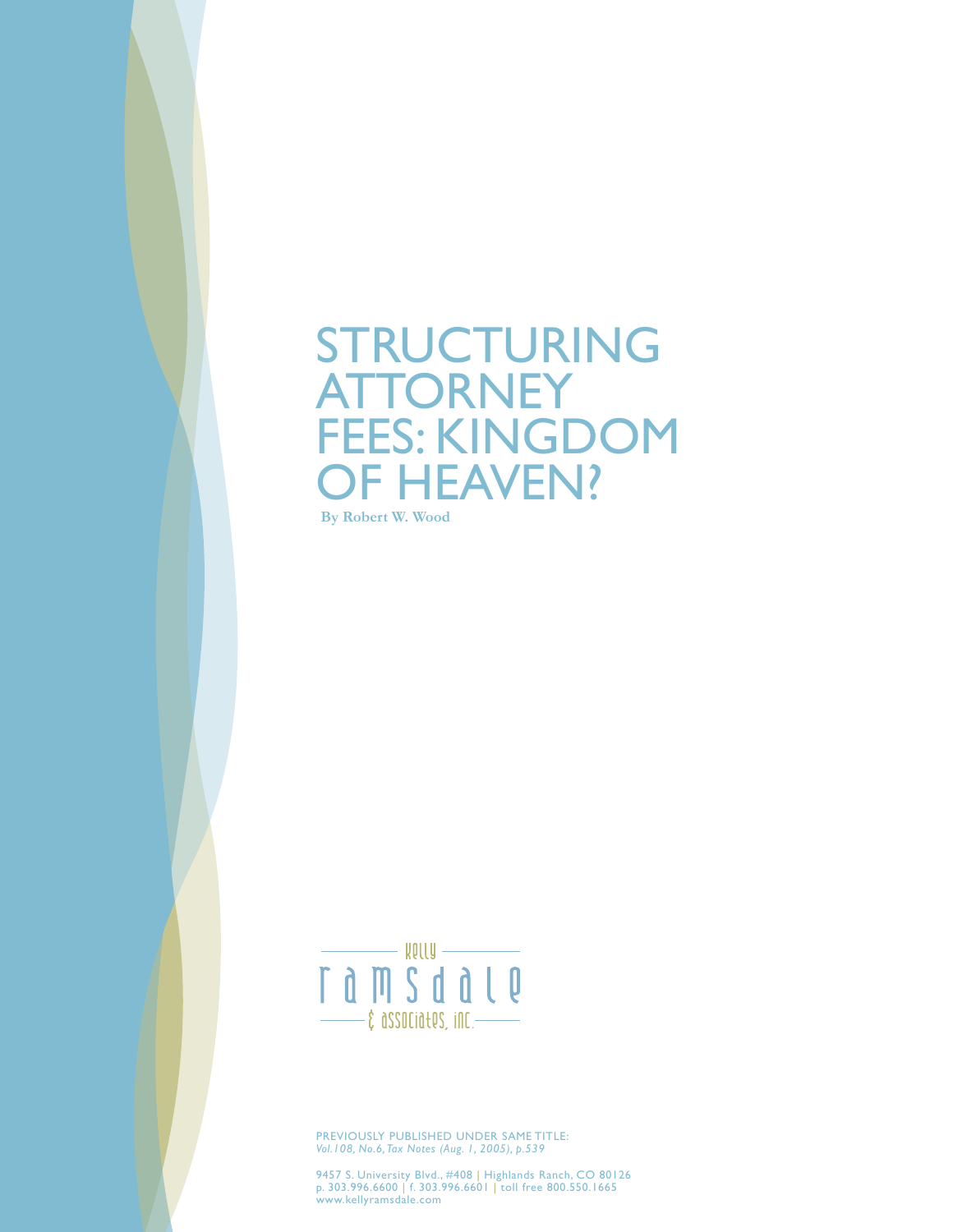

#### **Kelly Ramsdale** *President*

Kelly Ramsdale is President of Kelly Ramsdale & Associates in Denver, Colorado. She advises plaintiff attorneys and their clients in medical malpractice, wrongful death, products liability, aviation, auto bodily injury, trucking cases, sexual molestation/assault, civil rights and wrongful termination/ age discrimination cases. She travels extensively to attend mediations and personally meet with the injured parties and their families all over the United States. She has been involved in the US Gymnast sexual assault cases, the Purdue Pharma class action cases, the Columbine High School cases, the 9-11 Victims' Compensation Fund and Pan Am Flight 103 (Lockerbie) cases. She works with many highly renowned firms across the country.

9457 S. University Blvd., #408 Highlands Ranch, CO 80126 p. 303.996.6600 f. 303.996.6601 toll free 800.550.1665 www.kellyramsdale.com

# STRUCTURING ATTORNEY FEES: KINGDOM OF HEAVEN?

**By Robert W. Wood**

ROLLU –

 $-$ ĉ $\,$ associa $t$ es, inc $-$ 

r a m s d a

Plaintiffs' lawyers aren't very popular in Washington these days (witness the enactment of the recent class action legislation).1 Good climate or bad, plaintiffs' lawyers have traditionally faced boom and bust years, enjoying the peaks — and suffering through the valleys — of fluctuating income. Yet, particularly in today's climate, it may actually surprise many plaintiffs' lawyers as well as their tax advisers that they can ameliorate the peaks and valleys, morphing them into a high plateau, or at least gently rolling hills.

The problem, of course, is that our federal and state tax systems are all rigidly annual. In fact, annual accounting is one of the pillars of our tax system. Income averaging was eliminated many years ago, so taxpayers have to devise some other way of spreading out payments. For plaintiffs' lawyers litigating increasingly big and increasingly complex cases (with increasingly recalcitrant defendants), the ''big pop'' of resolving a multiyear case may generate a huge tax bill for the lawyer.

When you combine that with the fact that the lawyer's after-tax proceeds will go into taxable investments that *themselves* will throw off additional taxable income, the "successful" lawyer receives an ever-shrinking piece of the pie. In contrast, a lawyer who structures his fees is effectively able to invest pretax, locking his share of the settlement proceeds into the equivalent of a guaranteed higher yielding, tax-deferred obligation (typically an annuity).

Structured settlement brokers are often the first to see the attorneys' interest in deferring fees, because the structure brokers are often talking to the plaintiff 's counsel about a structure for the clients. A structure for the clients (if it is a true personal physical injury case) involves a qualified assignment under section 130. The attorney's fees do not qualify for a physical injury structure, but many of the same principles are being huckstered by settlement brokers to the lawyers.

According to B.J. Etscheid of Bradford Settlements in Chicago, ''We place many of our attorney clients into periodic payment plans to defer fees, similar to a structured settlement in order to create future income streams to regularize income, as well as serve retirement and personal goals. I liken this to a 401(k) plan, but without the significant limitations and restrictions on deferral normally associated with such plans.'' Because of the traditional strengths of the life insurance companies and their enormous lobbying strength in Washington, that pretax cash value buildup has never been taxed.

## FEE BONANZA?

To put it simply, a plaintiff 's lawyer can not only defer receipt of (and tax on) his fees until he receives them, but he can have the deferred fees invested, and have the income produced from it also taxable over time. Those structures have been around for years, emanating primarily from *Childs v. Commissioner*.<sup>2</sup> Today, those attorney fee structures are becoming increasingly prominent in the marketplace, with more competition among life insurance companies for that kind of business, and more interest from lawyers in taking their fees over time.

Lawyers may want to structure their fees as part of their own income tax planning, financial planning, and estate planning, and even succession planning within their firms. Moreover, some lawyers are interested in structuring their fees to help their clients avoid tax problems, because plaintiffs continue to have tax problems associated with contingent attorney fees. The U.S. Supreme Court recently decided *Banks v. Commissioner*, 3 holding that plaintiffs have gross income even on the fees paid directly to their lawyers.4

That was a blow to plaintiffs, who often have no way to deduct the fees given miscellaneous itemized deduction thresholds, phaseouts, and the alternative minimum tax. In fact, largely because of the dreaded AMT, a plaintiff can even end up in a net loss situation after taxes.<sup>5</sup> Losing money (after tax) by ''winning'' a case is the ultimate Pyrrhic victory.

## MARKETPLACE FOR ATTORNEYS' **STRUCTURES**

Some insurance companies will write annuities for structured attorney fees when the attorney is the only one structuring payments. In other words, even if the client chooses to take all of his money in cash, the attorney can still structure the attorney fees. Other insurance companies will write structures for attorneys only when the client is also structuring his recovery.

Why certain insurance markets jump one way or the other on this issue (structuring attorney fees alone vs. structuring attorney fees only when the client structures) is a fairly technical issue related to how each company perceives the mechanics of structured settlements and their tax qualification.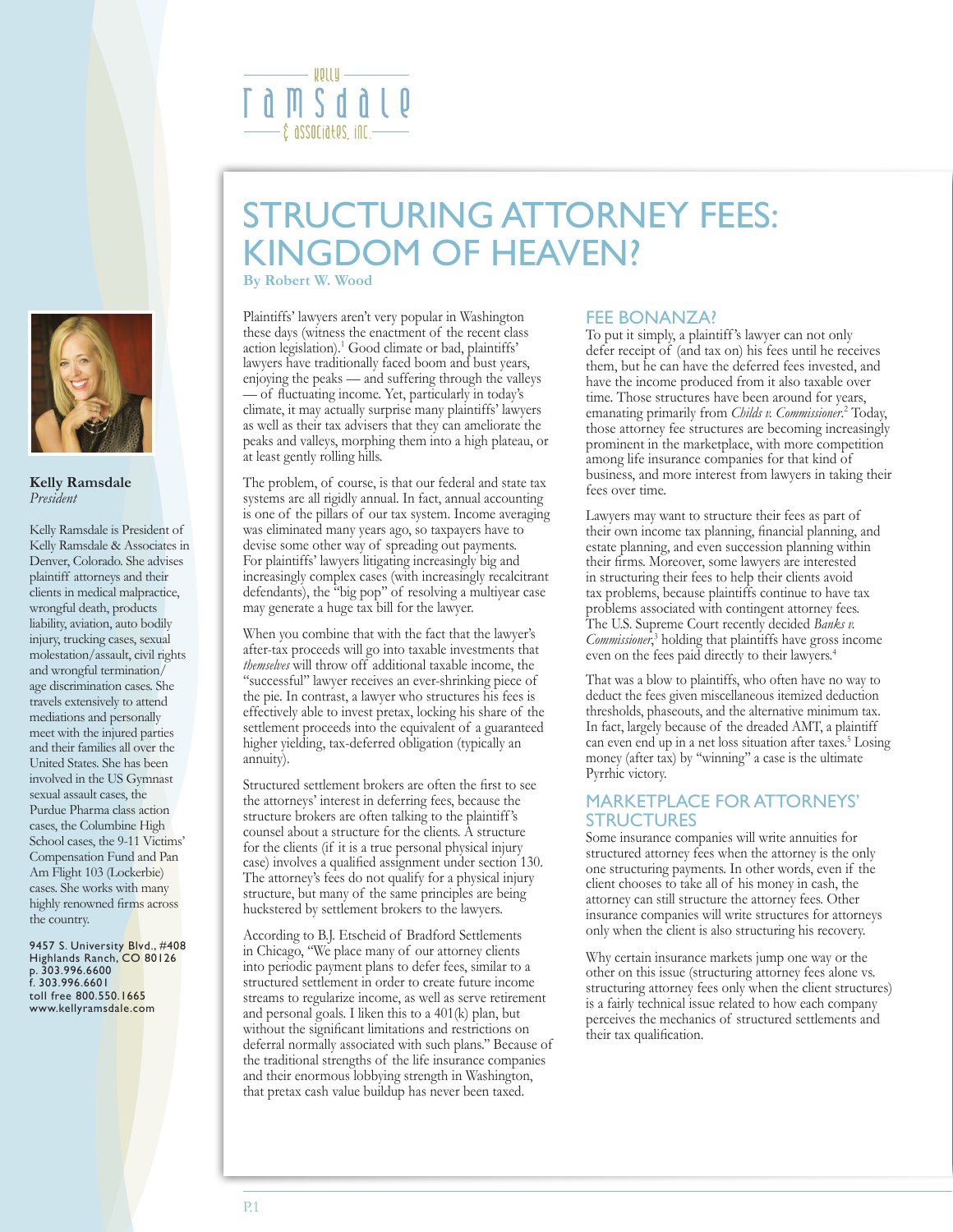What is important for lawyers to know is simply that in either case, there are financial professionals and insurance companies who offer structured settlements of attorney fees.

## TECHNICAL REQUIREMENTS

As you might expect, there are some technical requirements that must be met for an attorney fee structure to be successful for income tax purposes. ''Success'' here simply means having the income taxed only as it is disbursed to the lawyer. As we'll see, there are several statutory and case law doctrines that may apply to structures. If you misstep, the IRS can use those doctrines against you to try to tax all of your attorney fees as if you didn't put a structure in place. Fear of that constructive (for tax purposes) receipt causes some lawyers not to do fee structures. That, in my judgment, is a significant overreaction.

Of course, observing the technical requirements is important. Yet if you follow a few simple steps, you are quite unlikely to have a tax problem. Although structures of attorney fees are somewhat different from traditional structured settlements of personal injury recoveries, the same structured settlement brokers you use to structure plaintiffs' recoveries in personal physical injury cases usually handle structured settlements of attorney fees.

# *CHILDS:* THE MOTHER OF ALL CASES

It's impossible to discuss structures of attorney fees without mentioning *Childs*. In *Childs v. Commissioner*, 6 the IRS unsuccessfully challenged a transaction that paid three attorneys fees on a structured basis. The IRS asserted that the attorneys were entitled to all the fees at settlement, so had ''constructively'' received the whole stream of fees for tax purposes. The Tax Court rejected the IRS's argument, as did the Eleventh Circuit Court of Appeals, holding that the value of the attorneys' rights to receive deferred installment payments of fees was not includable in gross income in the year of the settlement. The structured settlement broker in *Childs* was Charlie Bradford of Bradford Settlements.

The three *Childs* lawyers were quite careful. They would not accept a promise from the defendant (or from their own client) to pay their fees in installments. They wanted an annuity that provided a guaranteed stream of payments issued by a top life insurance company.

Although the settlement agreement provided for the purchase of annuities to satisfy the installment payments of the attorney fees, the settlement agreement stipulated that the attorneys' rights under the annuity policies were no greater than those of a general creditor. Each attorney's structure was slightly different (there were three lawyers and three structures in *Childs*), but there were common themes. Before settlement documents were signed, the parties agreed that all the legal fees would be paid in structured payments.

The insurance companies (that were originally liable to pay a portion of the settlement) purchased an annuity to fund the settlement payments, issuing the annuities to a third-party assignment company that was to hold the annuities. The attorneys were each named annuitants under the annuity contracts and their estates were designated as the primary beneficiaries. The annuity was subject to the rights of general creditors of the structured settlement company. However, the insurance companies guaranteed to pay the annuity payments if the structured settlement company ever failed to pay the attorneys. Thus, the insurance company was still liable to pay the attorney fees if the structured settlement company ever failed to pay any installment.

The *Childs* attorneys had no right to accelerate the payments or reduce them to their present value. In fact, once the attorneys agreed to structure their fees, the attorneys were bound to the installment schedule. The attorneys agreed in the documents that they would have no rights against the structured settlement company greater than that of a general creditor. The Tax Court and the Eleventh Circuit held that the attorneys did not constructively receive the fees in the year the settlement documents were signed.

# CONSTRUCTIVE RECEIPT

The constructive receipt doctrine prohibits taxpayers from deliberately turning their backs on income, thereby opportunistically selecting the year in which they want to receive (and report) the income.7 That may sound ominous, perhaps so much so that there may appear to be no room to plan. Nothing could be further from the truth.

Basically, the constructive receipt doctrine all comes down to control and legal rights. If the taxpayer has access to the income but chooses not to take it, he's taxable. The classic example is the worker who refuses a paycheck at year-end, asking for payment in January. Here, the check is clearly income in December, because he clearly was entitled to it then.

On the other hand, a taxpayer can condition his willingness to sign documents on receiving money over time rather than a lump sum. Thus, there is no constructive receipt when a taxpayer insists he will sell his house only on the installment method. Likewise, there is no constructive receipt if a plaintiff won't sign a release unless the damages are structured.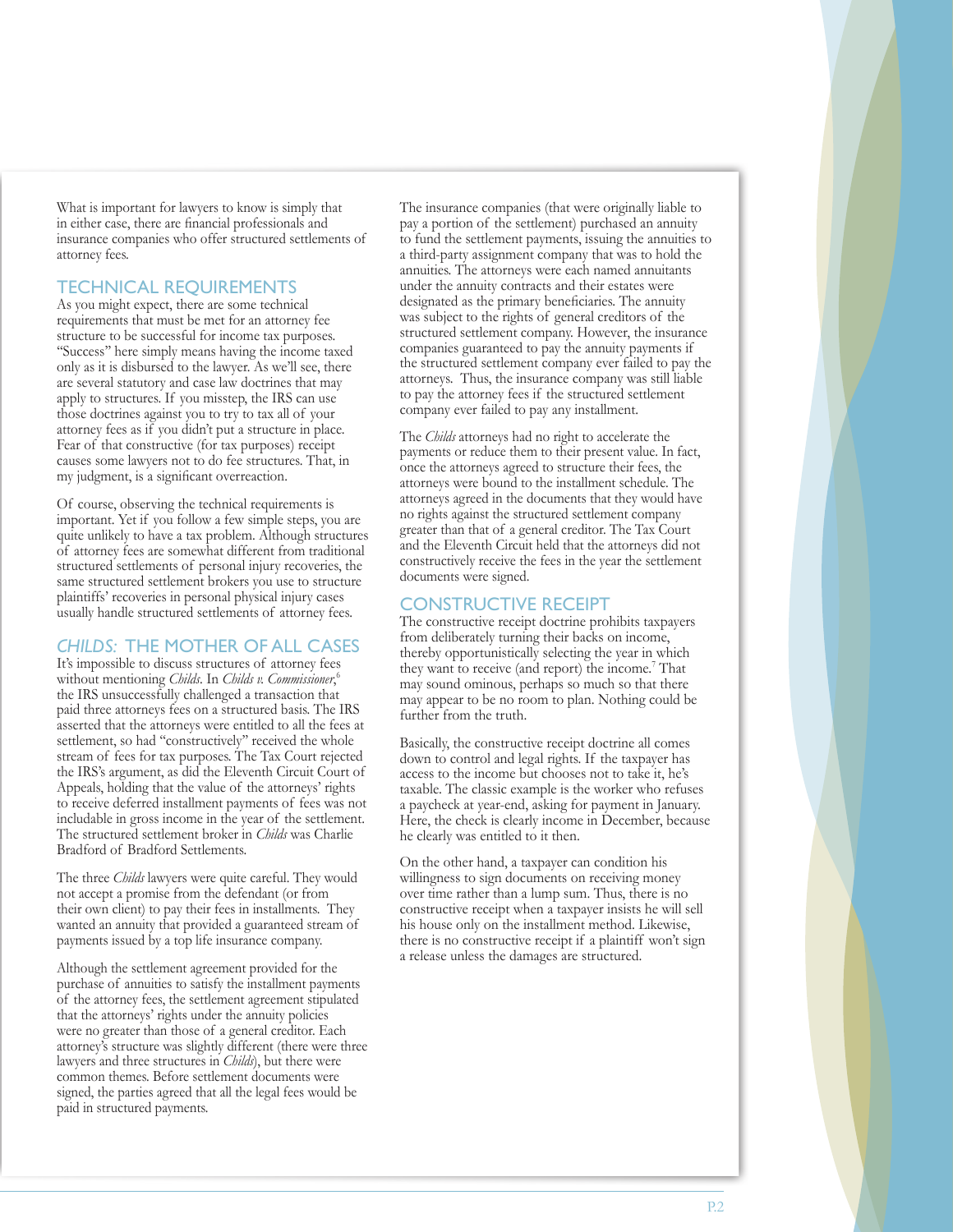The same principles apply to plaintiffs' lawyers. Of course, some precautions are necessary. The attorneys must be specifically precluded from withdrawing their attorney fees earlier than the scheduled payment dates. The documents must prevent the attorneys (or their beneficiaries) from accelerating, deferring, increasing, or decreasing their scheduled payments. The attorneys should have no right or power to receive any payment before the scheduled payments are made.

But that doesn't mean one can't structure the arrangement to provide security. Actually, the security can be ironclad without running afoul of constructive receipt. The fact that an annuity is the asset from which the installment payments will be made to the lawyer doesn't change that. However, the annuity contract should not be owned or controlled by the attorney. Instead, the annuity should be owned by, and issued in the name of, an assignment company. That makes it difficult for the IRS to argue that the annuity contract is somehow "set aside for" or "otherwise made available to'' the attorney.8 The annuity contracts in Childs were owned by, and in the name of, the structured settlement company.

#### DEFERRED COMPENSATION **AUTHORITIES**

Since we've knocked down ''constructive receipt'' concerns, let's go to the next argument the IRS might make. A defendant's assignment of its obligation to pay the claimants' attorney fees (as part of the settlement award) is a deferred compensation arrangement. The IRS has often scrutinized deferred compensation arrangements, so it's appropriate to look at those authorities, too.

Most legal authorities considering deferred compensation arrangements involve an employer/employee relationship, with the employer agreeing to defer payments of future compensation for the employee. In a traditional deferred compensation arrangement, before the compensation is earned by the employee, the employer can agree to pay the compensation in the future. In an attorney fee structure, the attorney will elect to enter into a deferred compensation arrangement *before* the settlement discussions have concluded, and *before* the settlement documents are signed.

A solid line of case law supports deferred compensation arrangements in which an employee makes an irrevocable election to defer compensation (such as bonuses, stock, commissions, and so on) before the amounts are determined or earned.<sup>9</sup> If the attorney agrees to the structured payment of attorney fees in the contingency fee contract, the attorney has clearly agreed to a deferred payment arrangement before his fees were earned. Of course, the contingency fee agreement will usually be silent as to whether the attorney agreed to structure his fees. In that case, the settlement agreement should include language stating that the attorney's election to receive his fees in structured installments is irrevocable.

Plus, it is a good idea to amend the contingency fee agreement to call for an attorney fee structure before settlement just to be clear on that point, even if that amendment is made shortly before the case settles.

The fee agreement and settlement agreement language is short and simple. I use something like the following language in the settlement agreement:

*Attorney acknowledges and agrees that the election to receive*  Periodic Payments was made by Attorney prior to the execution of *this Settlement Agreement. This election by Attorney is irrevocable and cannot be rescinded under any circumstances.*

#### CONTINUING RELEVANCE OF *CHILDS*

As noted above, the IRS lost *Childs*, <sup>10</sup> both in the Tax Court and on appeal. Even so, the *Childs* holding might be enforceable against the IRS only by taxpayers residing in the Eleventh Circuit. No one has yet to fight a *Childs*like battle elsewhere in the country. Technically, the Tax Court is bound by *Childs* only in the Eleventh Circuit,<sup>11</sup> and the IRS could take a position contrary to *Childs* outside the Eleventh Circuit.

However, even the Tax Court will typically follow published authority from another circuit when no other published guidance exists. That's certainly the case here. Moreover, although the IRS has not formally acquiesced in *Childs*, the IRS now seems to follow *Childs*-like principles (pun intended). For example, the IRS recently indicated that there should be no constructive receipt when a taxpayer makes an irrevocable election to receive periodic payments, as long as the taxpayer's control of the payments was subject to substantial limitations or restrictions.

Plus, the IRS has even begun citing *Childs* as authority. For example, in FSA 200151003,13 the IRS cites *Childs* for the proposition that when attorneys enter a structured settlement arrangement calling for deferred payments of their attorney fees, there is no constructive receipt as long as the settlement is entered into before the attorneys obtain an unconditional right to compensation for their services. That suggests that the IRS has seen the writing on the wall and that properly implemented attorney fee structures are unassailable.

#### ECONOMIC BENEFIT DOCTRINE

Another judicially created tax doctrine relevant to attorney fee structures is the economic benefit doctrine. The economic benefit doctrine rests on a fundamental principle. If a promise to pay an amount is funded and secured by the payor, and the payee needs only to wait for unconditional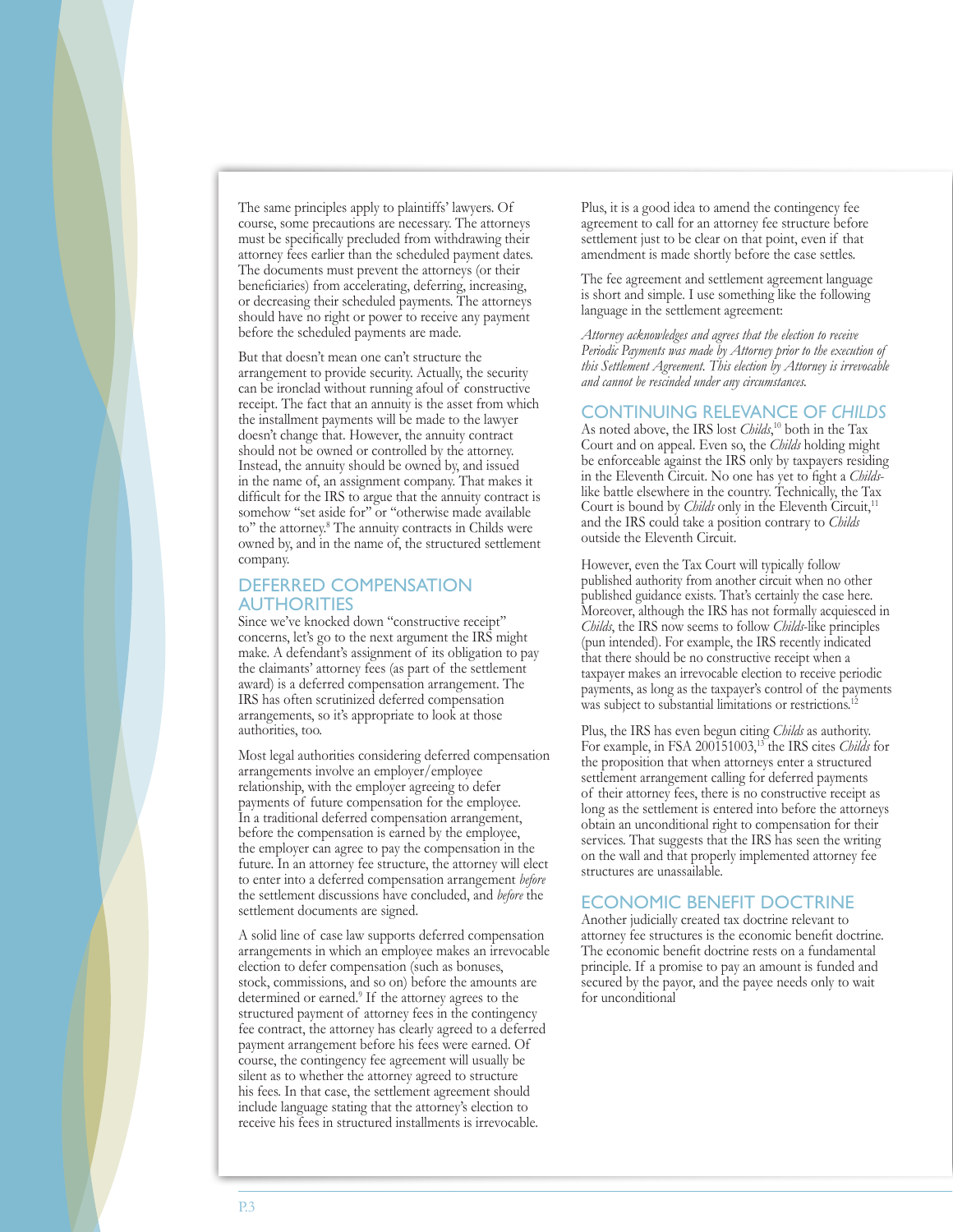payments, the payee has a current economic benefit. In such a case, the payee must recognize income on the full value of the payments in the year the contract is signed.14

The economic benefit doctrine is based on the theory that a promise to pay deferred compensation in the future — in and of itself — can constitute income. The amounttaxed would be the amount of that obligation, discounted to present value. A payee will be treated as receiving the current economic benefit of future payments when a separate fund or trust is established that is unconditionally and irrevocably dedicated to the payee.

For example, in *Sproull v. Commissioner*, 15 the court found that an economic benefit had been conferred on a taxpayer when the taxpayer's employer established a trust to compensate the taxpayer for past services. The employer established a trust in 1945 to be paid to the taxpayer in 1946 and 1947. The court held that the taxpayer received current compensation equal to the value of the money transferred to the trust, because the transfer to the trust provided the taxpayer with an economic benefit.<sup>16</sup>

However, not all rights to receive periodic payments trigger the economic benefit doctrine. For example, in Rev. Rul.  $79-220$ ,<sup>17</sup> the IRS concluded that a right to receive certain periodic payments did not confer an economic benefit on the recipient. The taxpayer entered into a settlement with an insurance company for periodic payments over an agreed period. The taxpayer had no immediate right to a lump sum amount, and no control of the insurance company's investment fund, which had been set aside to pay the obligation.

The insurance company was the owner of the annuity, and it (rather than the taxpayer) owned all rights to the annuity. The insurance company's general creditors could pursue a claim against the annuity to satisfy their claims (while the taxpayer's creditors could not pursue a claim against the annuity). The ruling concluded that the taxpayer's right to receive the monthly settlement payments did not impute actual (or constructive) receipt to the taxpayer. Likewise, Rev. Rul. 79-220 concluded that no economic benefit was conferred on the taxpayer for the lump sum amount invested by the insurance company to fund the settlement payments.

## PROPER STRUCTURE AVOIDS WORRIES

Properly implemented attorney fee structures avoid that problem. However, it's useful to see what does *not* work, and where lawyers might misstep. The economic benefit doctrine *would* be triggered if the annuity contract names the *attorney* as the irrevocable payee.<sup>18</sup> That's why an annuity contract purchased to fund an obligation to pay structured attorney fees will be in the name of an assignment company, *not* in the name of the attorney.

The assignment company will purchase the annuity to fund its obligation without making the attorney the irrevocable beneficiary of the annuity. In such a properly structured attorney fee arrangement, the economic benefit doctrine simply should not apply. In fact, in Rev. Rul. 72-25,19 the IRS ruled that no economic benefit occurred when an employer purchased an annuity to fund payments and the employer (not the employee) was the named beneficiary of the annuity contract.20

The attorney will not be the applicant or owner of the annuity contract in a properly documented attorney fee structure. Once issued, that policy will remain an asset of the assignment company, subject to its creditors' claims. That avoids the economic benefit doctrine.

# SECTION 83

Up to now we've addressed non-statutory doctrines the IRS might pursue. Now we need to address section 83. The IRS argued section 83 in *Childs* and lost. Basically, section 83 codifies the economic benefit doctrine related to compensation for services.

Clearly, attorney fees in a contingent fee case are compensation for the attorney's services. Yet the attorney fees are not taxable until those fees are ''vested'' or are no longer ''subject to a substantial risk of forfeiture.'' There are strong arguments that the defendant or defendant's insurer has not transferred property to the attorney constituting funded or secured promises to pay, triggering taxation on the present value of the attorney fees under section 83.

Section 83 states that if property is transferred to any person in connection with the performance of services, the person who performed the services must include the fair market value of the property in his income in the first year in which the property becomes transferable or is not subject to a substantial risk of forfeiture (whichever comes first). The term ''property'' includes real and personal property other than money, or an unfunded and unsecured promise to pay in the future.<sup>21</sup> Property also includes a beneficial interest in assets transferred or otherwise ''set aside from the claims of creditors of the transferrer, for example, in a trust or escrow account."<sup>22</sup>

Under section 83, property is taxed when it is transferred to an attorney unless it is both nontransferable and subject to a substantial risk of forfeiture.<sup>23</sup> A transfer occurs when the attorney acquires a beneficial interest in the property.24 That is why in an attorney fee structure the annuity will be ''owned'' by the assignment company.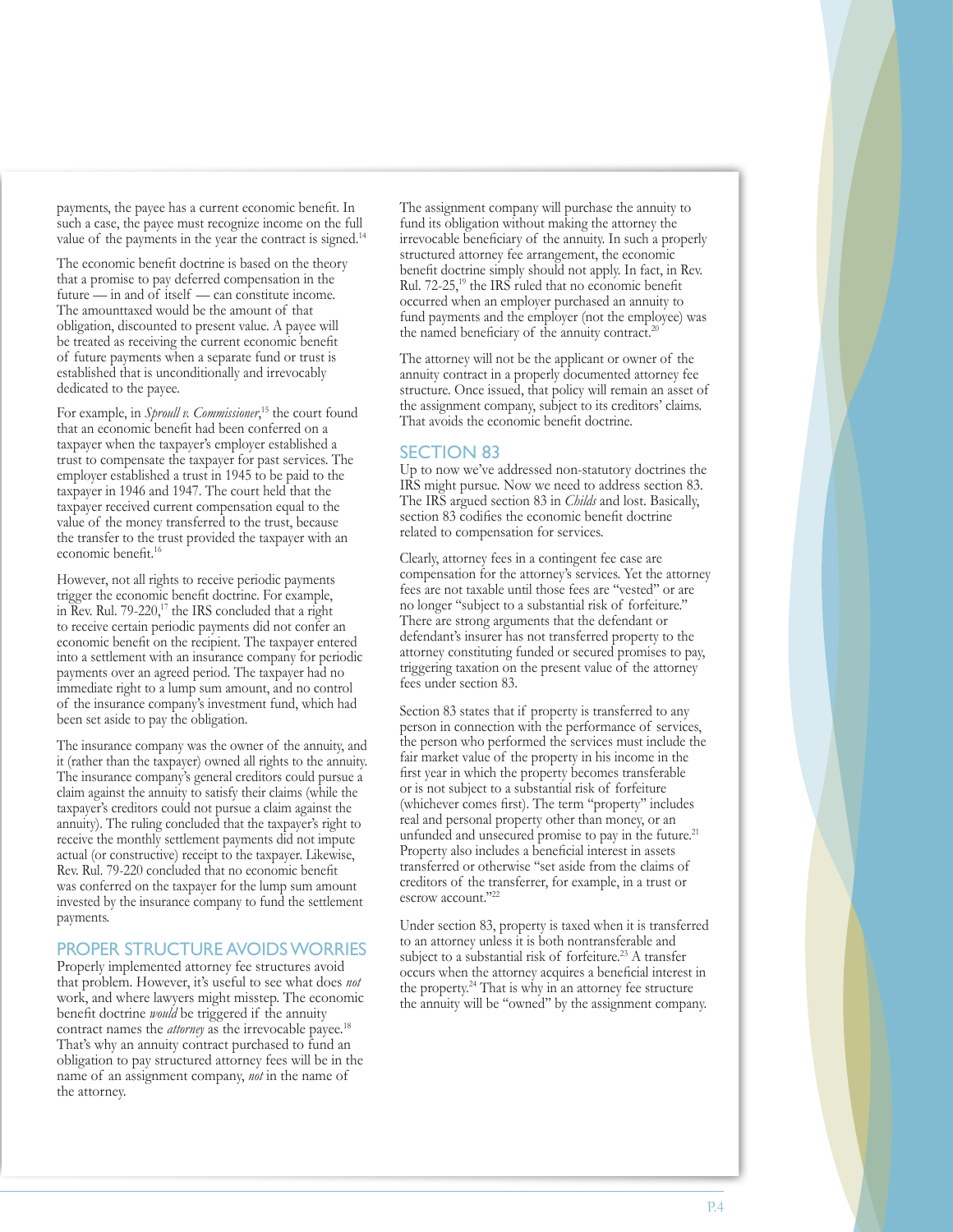If the right to full enjoyment of the property is conditioned on the future performance of substantial services, a "substantial risk of forfeiture" will exist.<sup>25</sup>

The statute and the regulations do not define when a promise to pay is ''funded.'' There is case law suggesting that funding occurs when the obligor is not required to do anything for there to be a distribution of the proceeds to the beneficiary.<sup>26</sup> When the beneficiary realizes a non-forfeitable economic financial benefit, the payments become ''funded,'' or secured. In contrast, when a trust or insurance proceeds are subject to the general creditors of the obligor, no funding has occurred.27

If an annuity company guarantees payment of the attorney fees should the assignment company ever fail to pay those fees, that mere guarantee does not fund or secure the attorney's right to receive payments under the structure. Indeed, the IRS argued precisely that point and lost — in *Childs*. The *Childs* court stated, ''It is well settled that a simple guarantee does not make a promise secured, since by definition a guarantee is merely itself a promise to pay."<sup>28</sup>

The *Childs* court was satisfied that the owner of the annuity was the structured settlement company, not the attorneys. Indeed, the structured settlement company retained all rights incident to ownership, including the right to change the beneficiary (the attorney) while the beneficiary was still living. Furthermore, the attorneys could not accelerate, defer, increase, or decrease their attorney fees (once structured) during the term of the payment period. As long as the assignment company remains the sole owner of the annuity, and the attorneys have no rights under the policy greater than those of a general creditor, the attorneys should not realize the present value of the structured fees.

#### ASSIGNMENT OF INCOME

The assignment of income doctrine is a kind of last gasp of the IRS. When all else fails, they trot out that old saw. The assignment of income doctrine is usually asserted when a taxpayer transfers his right to receive future income to another (usually a spouse, child, or other relative). That judicially created doctrine requires the taxpayer to recognize income when amounts are paid to the assignee, in effect disregarding the taxpayer's attempt to assign the income to someone else. Conceivably, the IRS might argue that a defendant's assignment of its obligation to pay its claimants' attorneys somehow is an assignment of income to the attorneys. Yet, as we'll see, that is a lost cause by the IRS. The assignment of income doctrine is practically an artifact, hailing from a 1930 Supreme Court decision, Lucas v. Earl.<sup>29</sup> The assignment of income doctrine was created by the courts to deal with taxpayers who turn their back on income and who try to shift the receipt and tax liability to someone else.<sup>30</sup> In *United States v. Basye*, 31 faced with a deferred compensation arrangement, the

Supreme Court found that the arrangement outlined in *Basye* violated the assignment of income doctrine.

In *Basye*, Kaiser Permanente and Kaiser Foundation made an arm's-length agreement to contract for medical services. A partnership of physicians (Kaiser Foundation) agreed to transfer funds to a trust that would pay future retirement benefits for both nonpartner and partner physicians who provided services to Kaiser Foundation. The partnership never reported the income transferred on behalf of the physicians in its gross income in any year. The physicians merely intended to report the income they received from the retirement plans when it was distributed to them.

The Supreme Court upheld the IRS's assertion of the assignment of income doctrine. Because the partners of the partnership would have been taxed on their distributive share of the partnership income (regardless of whether the partnership made any distributions), the partners had attempted to avoid taxation by the purported transfer to the trust.<sup>32</sup>

Of course, in an attorney fee structure, the defendant assigns its obligation to pay its claimants' attorney fees to the assignment company to be paid on a structured basis. That is quite unlike the ''traditional'' assignment of income situation, in which the taxpayer assigns income he is about to earn to another, typically a family member or an entity owned and controlled by the taxpayer.

As long as the attorneys enter into a structured attorney fee arrangement and make their election in writing before their fees are actually earned (that is, before the settlement documents are signed), there should be no assignment of income. Ideally, that election by the attorneys should be made before the attorneys' precise share of the settlement is determined, and the election should be irrevocable to all parties in the transaction.

#### HAIL-MARY PASSES

Technically speaking, there are a few other tax arguments the IRS could make, but they don't present problems. One of those arguments is the ''cash equivalency doctrine.'' Essentially, it states that if a promise to pay a benefit to an individual (even though it is unfunded) is unconditional and exchangeable for cash, that promise is the same as cash and will be currently taxable.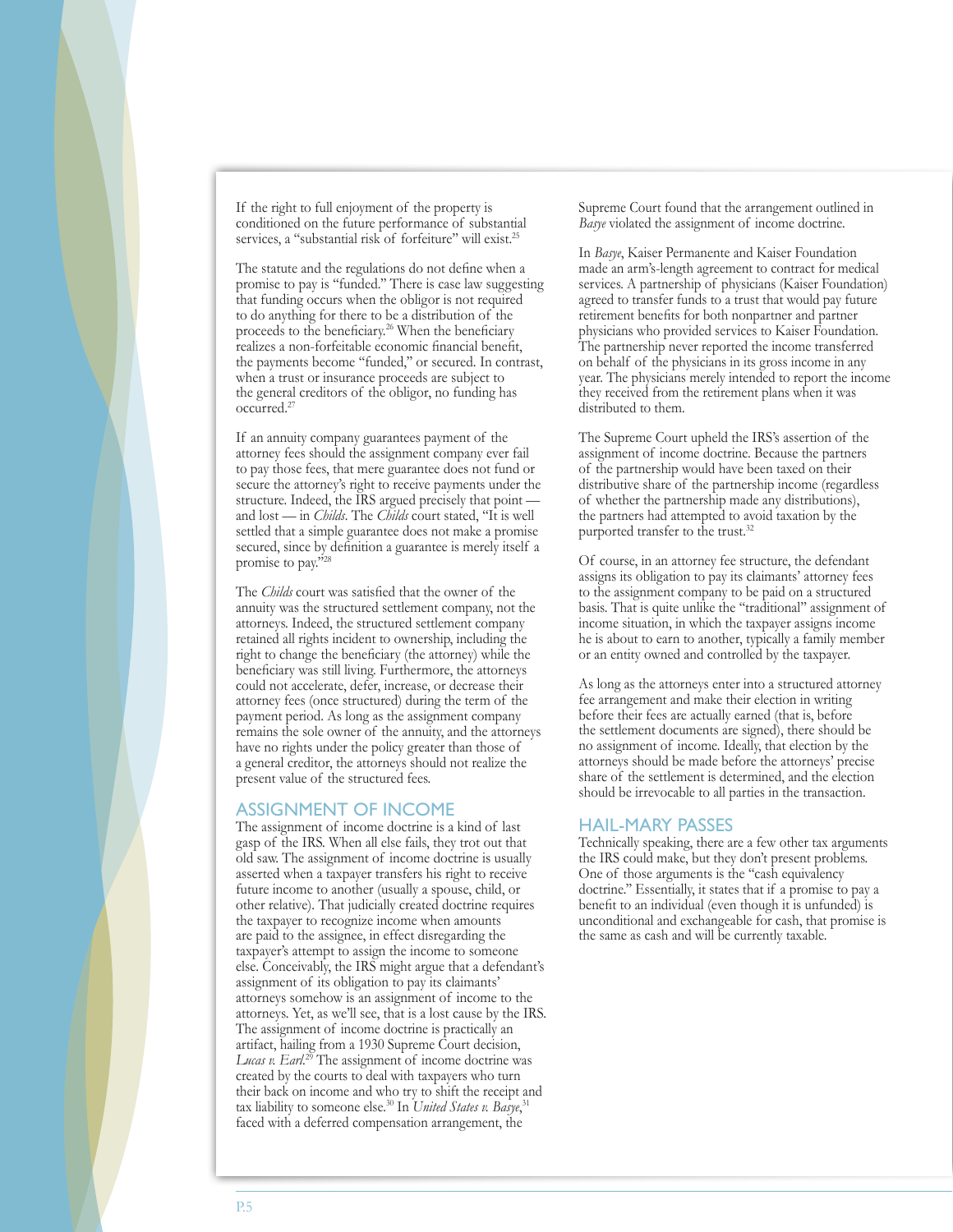Admittedly, that tax law concept sounds a lot like the economic benefit doctrine and its application to an attorney fee structure would be similar. Fortunately, there are strong arguments against a successful application of the cash equivalency doctrine to attorney fee structures.<sup>33</sup> The case law exploring the cash equivalency doctrine focuses primarily on deferred payment obligations that the taxpayer can readily discount. When a payee's rights cannot be assigned, transferred, pledged, or encumbered, the cash equivalency doctrine has not been applied.<sup>34</sup>

In a properly structured attorney fee arrangement, the documents will forbid the attorneys from transferring, assigning, selling, or encumbering their rights to receive future payments. Mostly, then, this is yet another argument for ensuring that the documents are properly written. Any attempt by an attorney to sell, transfer, or assign his or her rights to fees is void, thus precluding application of the cash equivalency doctrine.

# THE IMPORTANCE OF FORM

Even though I believe it is not too difficult to successfully knock down the various tax arguments the IRS could raise about attorney fee structures, I must stress the importance of form. Tax law, after all, is an archaic and regimented thing. A busy trial lawyer will clearly not understand all of this, and actually doesn't need to. However, all parties involved need to ensure that the documents work.

#### There are really only a few golden rules here:

- The attorney should not own or hold the annuity contract. The assignment company should, even though the attorney is designated to receive all of the payments.
- All of the documents (the annuity contract, the settlement agreement, the fee agreement, and so forth) should be clear that the attorney has no right to accelerate any of the payments. The attorney may not need to include that magic language in every single document, but repetition in tax law is usually a good thing.
- The attorney must agree to a fee structure *before* the case is resolved. That means that before the client signs any settlement documents, the structure must be in place.
- The contingent fee agreement with the client should •specify that the attorney is taking fees in periodic payments, or at least that he has the right to elect to take them in that way before the conclusion of the case. I recommend including the latter type of provision in every fee contract. If an attorney does not have it in existing contract, it is a good idea to amend the fee agreement before resolving the case and arranging for the structure.

# CONCLUSION Properly constructed attorney fee structures are unlikely to be struck down. Not only do they serve many tax and

financial goals, they offer the beauty of tax-deferred investing, the tax and non-tax benefits of income averaging, and even serve asset protection goals. Most plaintiffs' lawyers understand the dynamics of a structured personal physical injury settlement for a client. It's not a big leap from that kind of structure to an attorney fee structure.

I believe there will still be cases dealing with IRS assertions of constructive receipt and economic benefit arising out of attorney fee structures. However, I think they will probably be the marginal cases in which documents are poorly done or in which the realities of the arrangement are not respected.



# ABOUT ROBERT W. WOOD Mobert W. WOOD

*Taxation of Damage Awards and Settlement Payments* (3d Ed. 2005) and *Qualified Settlements Funds and Section 468B* (2009), both published by the Tax Institute and available at http://www.taxinstitute. com.